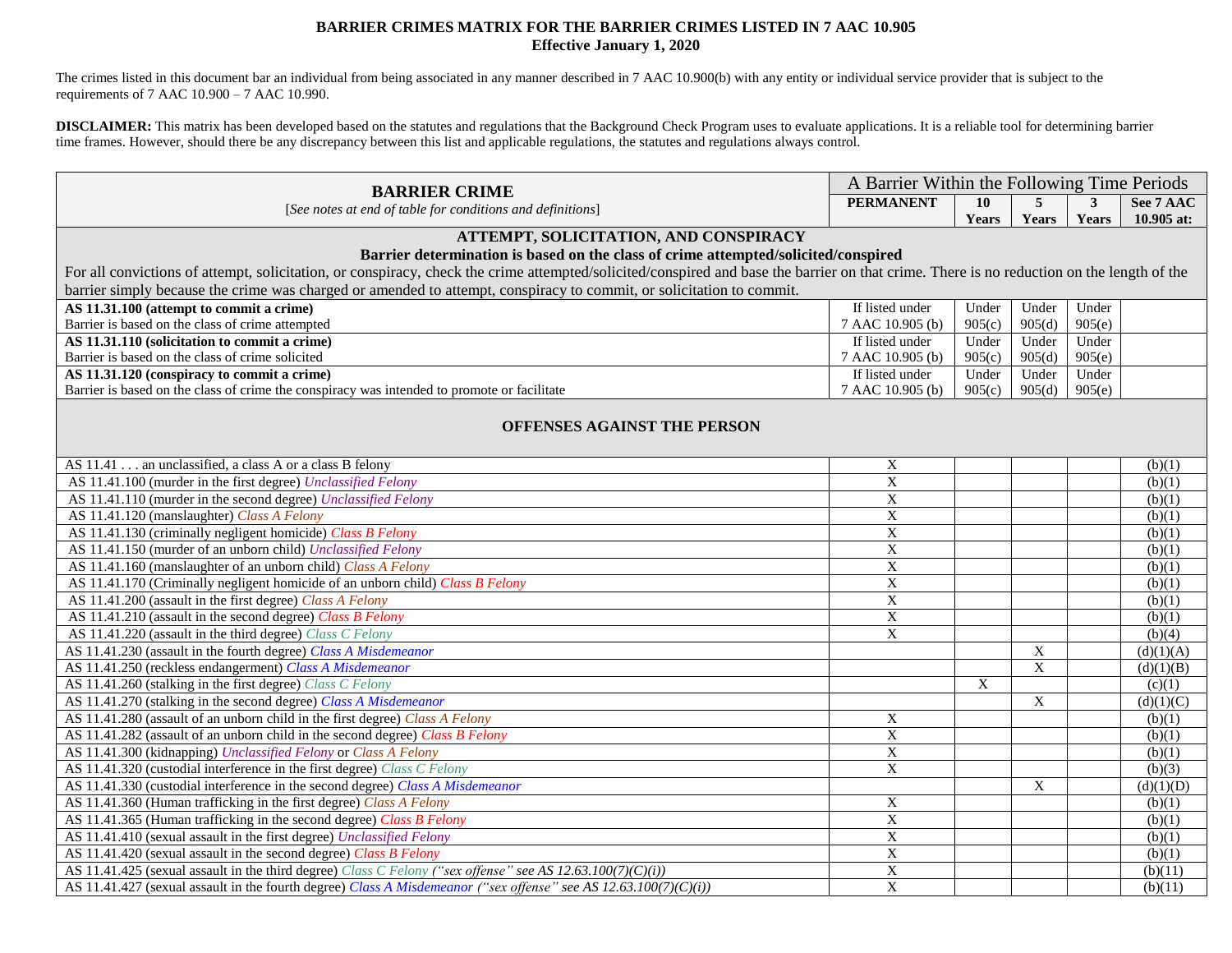| <b>BARRIER CRIME</b><br>[See notes at end of table for conditions and definitions]                                                                                        | A Barrier Within the Following Time Periods |                |                                             |              |                  |
|---------------------------------------------------------------------------------------------------------------------------------------------------------------------------|---------------------------------------------|----------------|---------------------------------------------|--------------|------------------|
|                                                                                                                                                                           | <b>PERMANENT</b>                            | 10             | $\overline{5}$                              | $\mathbf{3}$ | See 7 AAC        |
|                                                                                                                                                                           |                                             | Years          | Years                                       | Years        | 10.905 at:       |
| AS 11.41.434 (sexual abuse of a minor in the first degree) Unclassified Felony                                                                                            | $\mathbf X$                                 |                |                                             |              | (b)(1)           |
| AS 11.41.436 (sexual abuse of a minor in the second degree) Class B Felony                                                                                                | $\overline{X}$                              |                |                                             |              | (b)(1)           |
| AS 11.41.438 (sexual abuse of a minor in the third degree) Class C Felony ("sex offense" see AS 12.63.100(7)(C)(i))                                                       | $\mathbf X$                                 |                |                                             |              | (b)(11)          |
| AS 11.41.440(a)(2) (sexual abuse of a minor in the fourth degree) Class A Misdemeanor ("sex offense" see AS 12.63.100(7)(C)(ii))<br>(adults only; for minors, see Note 3) | $\mathbf X$                                 |                |                                             |              | (b)(11)          |
| AS 11.41.450 (incest) Class C Felony ("sex offense" see AS 12.63.100(7)(C)(iii))                                                                                          | $\overline{X}$                              |                |                                             |              | (b)(11)          |
| AS 11.41.452 (online enticement of a minor) (also "sex offense" see AS 12.63.100(7)(C)(iii))                                                                              |                                             |                |                                             |              |                  |
| Class A Felony if the defendant was required to register as a sex offender or child kidnapper                                                                             | $\overline{X}$                              |                |                                             |              | (b)(1)/(b)(3)    |
| Class B Felony if not required to register as a sex offender or child kidnapper                                                                                           | $\mathbf X$                                 |                |                                             |              | (b)(1)           |
| AS 11.41.455 (unlawful exploitation of a minor) Class A Felony                                                                                                            | $\overline{X}$                              |                |                                             |              | (b)(1)           |
| AS 11.41.458 (indecent exposure in the first degree) Class C Felony ("sex offense" see AS 12.63.100(7)(c)(iii))                                                           | $\overline{\mathbf{X}}$                     |                |                                             |              | (b)(11)          |
| AS 11.41.460 (indecent exposure in the second degree) Class A Misdemeanor or B Misdemeanor                                                                                | $\mathbf X$                                 |                |                                             |              | (b)(5)           |
| AS 11.41.500 (robbery in the first degree) Class A Felony                                                                                                                 | $\overline{X}$                              |                |                                             |              | (b)(1)           |
| AS 11.41.510 (robbery in the second degree) Class B Felony                                                                                                                | $\boldsymbol{\mathrm{X}}$                   |                |                                             |              | (b)(1)           |
| AS 11.41.520 (extortion) Class B Felony                                                                                                                                   | $\overline{X}$                              |                |                                             |              | (b)(1)           |
| AS 11.41.530 (coercion) Class C Felony                                                                                                                                    |                                             |                | $\boldsymbol{\mathrm{X}}$                   |              | (d)(1)(E)        |
| <b>OFFENSES AGAINST PROPERTY</b><br>AS 11.46.120 (theft in the first degree) Class B Felony                                                                               |                                             | X              |                                             |              | (c)(2)(A)        |
| AS 11.46.130 (theft in the second degree) Class C Felony                                                                                                                  |                                             |                | $\overline{X}$                              |              | (d)(2)           |
| AS 11.46.140 (theft in the third degree) Class A Misdemeanor                                                                                                              |                                             |                |                                             | $\mathbf X$  | (e)(1)(A)        |
| AS 11.46.220 (concealment of merchandise) if a Class C Felony                                                                                                             |                                             |                | $\mathbf X$                                 |              | (d)(2)           |
| AS 11.46.260 (removal of identification marks) if a Class C Felony                                                                                                        |                                             |                | $\overline{X}$                              |              | (d)(2)           |
| AS 11.46.270 (unlawful possession) if a Class C Felony                                                                                                                    |                                             |                | $\overline{X}$                              |              | (d)(2)           |
| AS 11.46.280 (issuing a bad check)                                                                                                                                        |                                             |                |                                             |              |                  |
| If Class B Felony (if the face amount of the check is $$25,000$ or more)                                                                                                  |                                             | X              |                                             |              | (c)(2)(B)        |
| If Class C Felony (if the face amount of the check is \$750 or more but less than \$25,000)                                                                               |                                             |                | $\overline{X}$                              |              | (d)(2)           |
| AS 11.46.285 (fraudulent use of an access device or identification document)                                                                                              |                                             |                |                                             |              |                  |
| If Class B Felony (if the value of the property or services obtained is \$25,000 or more)                                                                                 |                                             | X              |                                             |              | (c)(2)(C)        |
| If Class C Felony (f the value of the property or services obtained is \$75 or more but less than \$25,000)                                                               |                                             |                | $\overline{X}$                              |              | (d)(2)           |
| AS 11.46.290 (obtaining an access device or identification document by fraudulent means) Class C Felony                                                                   |                                             |                | $\overline{X}$                              |              | (d)(2)           |
| AS 11.46.300 (burglary in the first degree) Class B Felony                                                                                                                |                                             | $\mathbf X$    |                                             |              | (c)(2)(D)        |
| AS 11.46.310 (burglary in the second degree) Class C Felony                                                                                                               |                                             |                | $\boldsymbol{\mathrm{X}}$<br>$\overline{X}$ |              | (d)(2)           |
| AS 11.46.320 only if DV (criminal trespass in the first degree) Class A Misdemeanor                                                                                       |                                             |                | $\overline{X}$                              |              | (d)(9)<br>(d)(9) |
| AS 11.46.330 only if DV (criminal trespass in the second degree) Class B Misdemeanor<br>AS 11.46.360 (vehicle theft in the first degree) Class C Felony                   |                                             |                | $\overline{X}$                              |              | (d)(2)           |
| AS 11.46.400 (arson in the first degree) Class A Felony                                                                                                                   | X                                           |                |                                             |              | (b)(6)           |
| AS 11.46.410 (arson in the second degree) Class B Felony                                                                                                                  | $\mathbf X$                                 |                |                                             |              | (b)(6)           |
| AS 11.46.420 (arson in the third degree) Class C Felony                                                                                                                   |                                             |                | $\mathbf X$                                 |              | (d)(2)           |
| AS 11.46.427 (criminally negligent burning in the first degree) Class C Felony                                                                                            |                                             |                | $\overline{X}$                              |              | (d)(9)           |
| AS 11.46.430 only if DV (criminally negligent burning in the second degree) Class A Misdemeanor                                                                           |                                             |                | $\overline{X}$                              |              | (d)(9)           |
| AS 11.46.475 (criminal mischief in the first degree) Class A Felony                                                                                                       |                                             | $\mathbf X$    |                                             |              | (c)(2)(E)        |
| AS 11.46.480 (criminal mischief in the second degree) Class B Felony                                                                                                      |                                             | $\overline{X}$ |                                             |              | (c)(2)(F)        |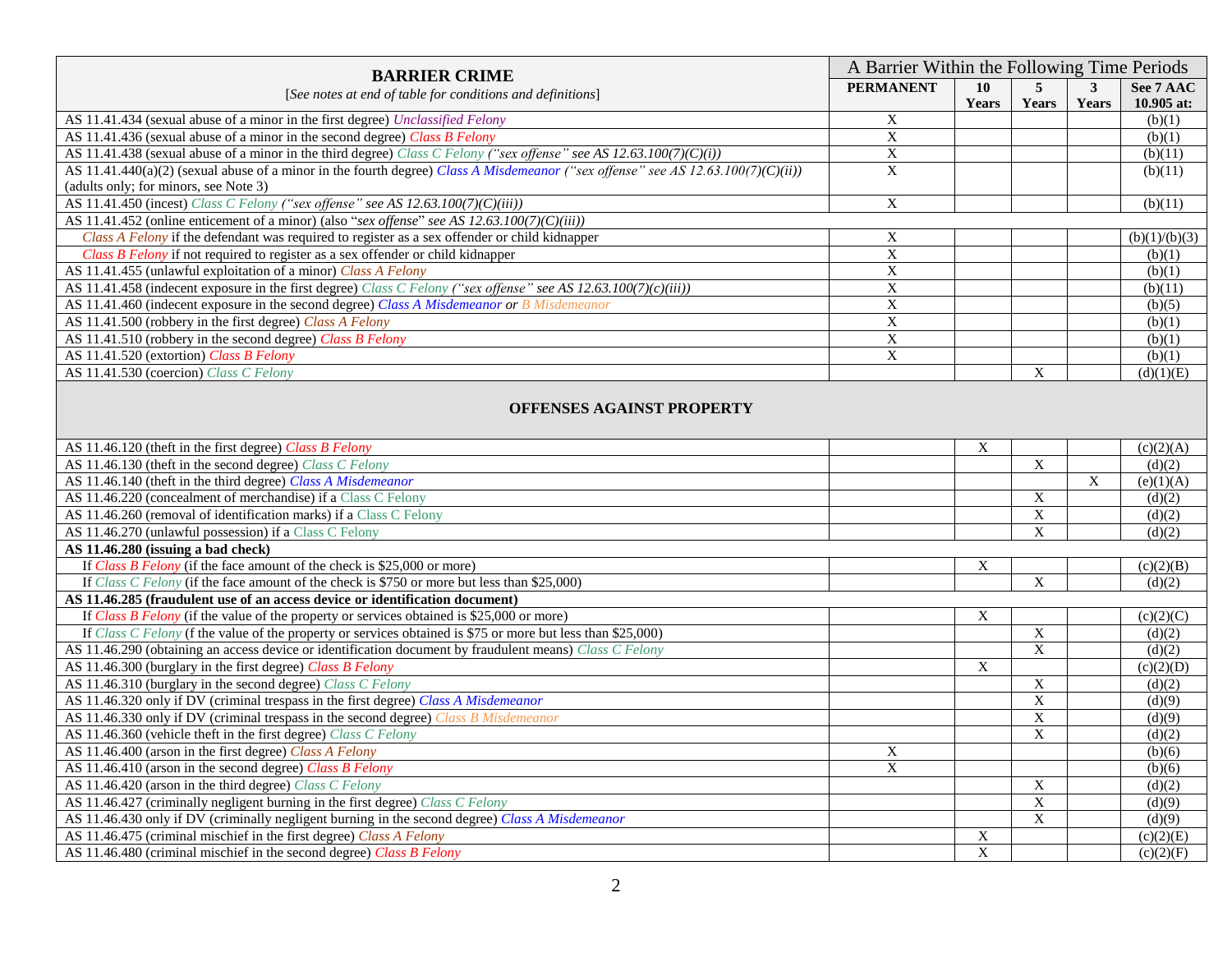|                                                                                                       |                  | A Barrier Within the Following Time Periods |                           |                |            |  |  |
|-------------------------------------------------------------------------------------------------------|------------------|---------------------------------------------|---------------------------|----------------|------------|--|--|
| <b>BARRIER CRIME</b>                                                                                  | <b>PERMANENT</b> | 10                                          | 5                         | $\mathbf{3}$   | See 7 AAC  |  |  |
| [See notes at end of table for conditions and definitions]                                            |                  | Years                                       | <b>Years</b>              | Years          | 10.905 at: |  |  |
| AS 11.46.482 (criminal mischief in the third degree) Class C Felony                                   |                  |                                             | X                         |                | (d)(2)     |  |  |
| AS 11.46.484 only if DV(criminal mischief in the fourth degree) Class A Misdemeanor                   |                  |                                             | $\overline{\textbf{X}}$   |                | (d)(9)     |  |  |
| AS 11.46.486 only if DV (criminal mischief in the fifth degree) Class B Misdemeanor                   |                  |                                             | $\overline{X}$            |                | (d)(9)     |  |  |
| AS 11.46.500 (forgery in the first degree) Class B Felony                                             |                  | $\mathbf X$                                 |                           |                | (c)(2)(G)  |  |  |
| AS 11.46.505 (forgery in the second degree) Class C Felony                                            |                  |                                             | $\overline{X}$            |                | (d)(2)     |  |  |
| AS 11.46.510 (forgery in the third degree) Class A Misdemeanor                                        |                  |                                             |                           | X              | (e)(1)(E)  |  |  |
| AS 11.46.520 (criminal possession of a forgery device) Class C Felony                                 |                  |                                             | $\boldsymbol{\mathrm{X}}$ |                | (d)(2)     |  |  |
| AS 11.46.530 (criminal simulation) Class C Felony                                                     |                  |                                             | $\overline{X}$            |                | (d)(2)     |  |  |
| AS 11.46.550 (offering a false instrument for recording in the first degree) Class C Felony           |                  |                                             | $\overline{\text{X}}$     |                | (d)(2)     |  |  |
| AS 11.46.565 (criminal impersonation in the first degree) Class B Felony                              |                  | X                                           |                           |                | (c)(2)(H)  |  |  |
| AS 11.46.600 (scheme to defraud) Class B Felony                                                       |                  | $\overline{X}$                              |                           |                | (c)(2)(I)  |  |  |
| AS 11.46.620 (misapplication of property) Class C Felony                                              |                  |                                             | $\mathbf X$               |                | (d)(2)     |  |  |
| AS 11.46.630 (falsifying business records) Class C Felony                                             |                  |                                             | $\mathbf X$               |                | (d)(2)     |  |  |
| AS 11.46.660 (commercial bribe receiving) Class C Felony                                              |                  |                                             | X                         |                | (d)(2)     |  |  |
| AS 11.46.670 (commercial bribery) Class C Felony                                                      |                  |                                             | $\mathbf X$               |                | (d)(2)     |  |  |
| AS 11.46.710 (deceptive business practices)                                                           |                  |                                             |                           |                |            |  |  |
| Class C Felony                                                                                        |                  |                                             | X                         |                | (d)(2)     |  |  |
| <b>Class A Misdemeanor</b>                                                                            |                  |                                             |                           | X              | (e)(1)(F)  |  |  |
| AS 11.46.730 (defrauding creditors)                                                                   |                  |                                             |                           |                |            |  |  |
| If Class B Felony (if the loss is \$25,000 or more)                                                   |                  | X                                           |                           |                | (c)(2)(J)  |  |  |
| If Class C Felony (if the loss is \$750 or more but less than \$25,000)                               |                  |                                             | $\mathbf X$               |                | (d)(2)     |  |  |
| AS 11.46.740 (criminal use of computer) Class C Felony                                                |                  |                                             | $\mathbf X$               |                | (d)(2)     |  |  |
| OFFENSES AGAINST THE FAMILY AND VULNERABLE ADULTS                                                     |                  |                                             |                           |                |            |  |  |
| AS 11.51.100 (endangering the welfare of a child in the first degree)                                 | X                |                                             |                           |                | (b)(7)(A)  |  |  |
| AS 11.51.110 (endangering the welfare of a child in the second degree) Violation                      |                  |                                             | X                         |                | (d)(3)(A)  |  |  |
| AS 11.51.120 (criminal nonsupport)<br><b>Class C Felony</b>                                           |                  |                                             |                           |                |            |  |  |
| <b>Class A Misdemeanor</b>                                                                            |                  |                                             | X                         | $\overline{X}$ | (d)(3)(B)  |  |  |
|                                                                                                       |                  |                                             |                           |                | (e)(2)     |  |  |
| AS 11.51.121 (aiding the nonpayment of child support in the first degree) Class C Felony              |                  |                                             | $\mathbf X$               |                | (d)(3)(C)  |  |  |
| AS 11.51.130 (contributing to the delinquency of a minor) Class A Misdemeanor                         |                  |                                             | $\mathbf X$               |                | (d)(3)(D)  |  |  |
| AS 11.51.200 (endangering the welfare of a vulnerable adult in the first degree) Class C Felony       | X                |                                             |                           |                | (b)(7)(B)  |  |  |
| AS 11.51.210 (endangering the welfare of a vulnerable adult in the second degree) Class A Misdemeanor | $\overline{X}$   |                                             |                           |                | (b)(7)(C)  |  |  |
| <b>OFFENSES AGAINST PUBLIC ADMINISTRATION</b>                                                         |                  |                                             |                           |                |            |  |  |
| AS 11.56.100 (bribery) Class B Felony                                                                 |                  |                                             | X                         |                | (d)(9)     |  |  |
| AS 11.56.200 (perjury) Class B Felony                                                                 |                  |                                             | $\overline{\mathbf{X}}$   |                | (d)(9)     |  |  |
| AS 11.56.205 (unsworn falsification in the first degree) Class C Felony                               |                  |                                             | $\mathbf X$               |                | (d)(9)     |  |  |
| AS 11.56.210 (unsworn falsification in the second degree) Class A Misdemeanor                         |                  |                                             | $\mathbf X$               |                | (d)(9)     |  |  |

AS 11.56.230 (perjury by inconsistent statements) *Class C Felony* (d)(9)  $X \mid X \mid (d)(9)$ AS 11.56.300 (escape in the first degree) *Class A Felony* (d)(9)  $X = \begin{bmatrix} X & 0 \\ 0 & 0 \end{bmatrix}$  (d)(9) AS 11.56.310 (escape in the second degree) *Class B Felony* (d)(9)  $X = \begin{bmatrix} X & | & | & | \\ 0 & 0 & | & | \end{bmatrix}$  (d)(9)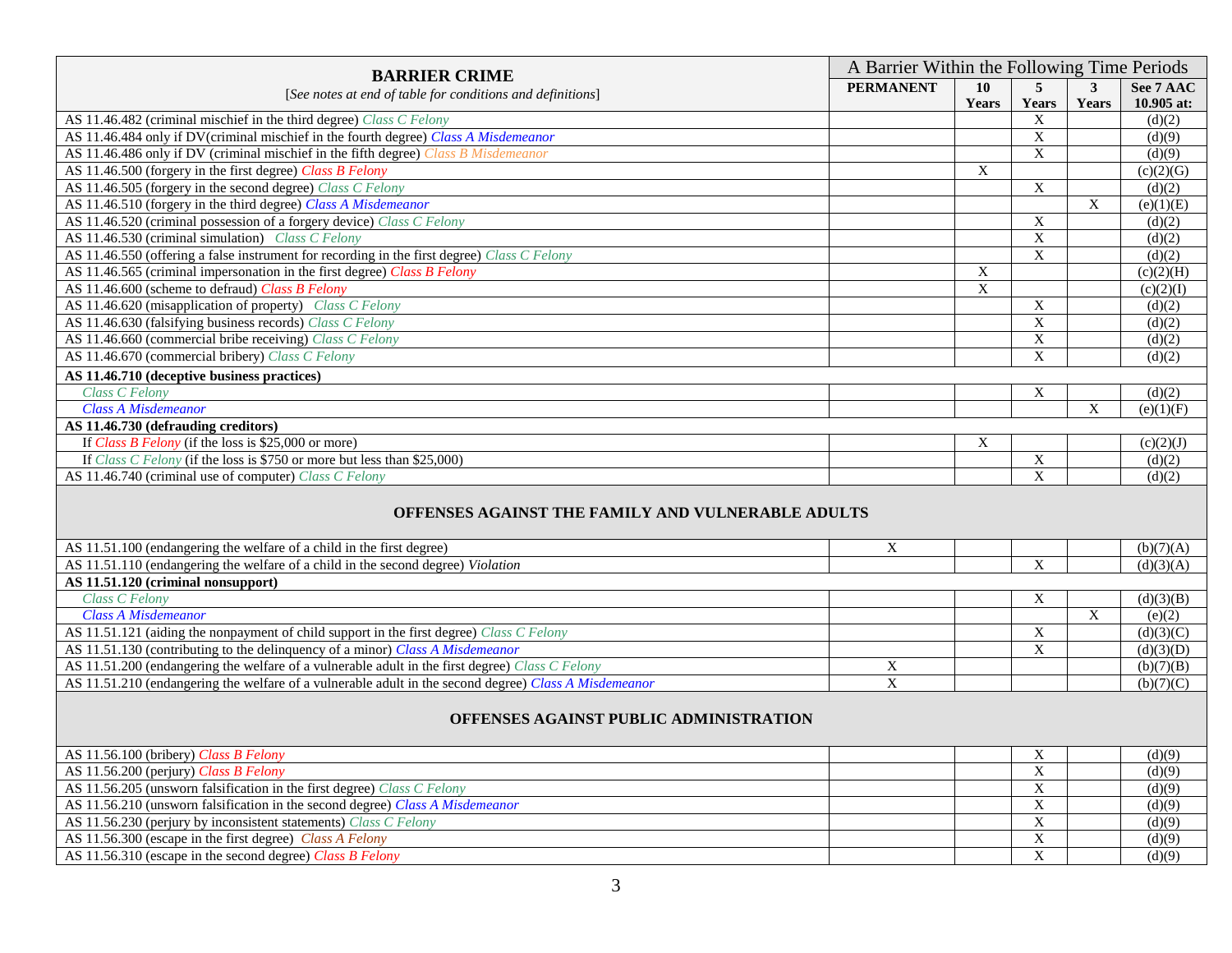| <b>BARRIER CRIME</b><br>[See notes at end of table for conditions and definitions]                               | A Barrier Within the Following Time Periods |       |       |              |            |
|------------------------------------------------------------------------------------------------------------------|---------------------------------------------|-------|-------|--------------|------------|
|                                                                                                                  | <b>PERMANENT</b>                            | 10    | 5.    | 3            | See 7 AAC  |
|                                                                                                                  |                                             | Years | Years | <b>Years</b> | 10.905 at: |
| AS 11.56.320 (escape in the third degree) Class C Felony                                                         |                                             |       | X     |              | (d)(9)     |
| AS 11.56.335 (unlawful evasion in the first degree) Class C Felony                                               |                                             |       | X     |              | (d)(9)     |
| AS 11.56.370 (permitting an escape) Class C Felony                                                               |                                             |       | X     |              | (d)(9)     |
| AS 11.56.375 (promoting contraband in the first degree) Class C Felony                                           |                                             |       | X     |              | (d)(9)     |
| AS 11.56.510 (interference with official proceedings) Class B Felony                                             |                                             |       | X     |              | (d)(9)     |
| AS 11.56.540 (tampering with a witness in the first degree) Class C Felony                                       |                                             |       | X     |              | (d)(9)     |
| AS 11.56.610 (tampering with physical evidence) Class C Felony                                                   |                                             |       | X     |              | (d)(9)     |
| AS 11.56.705 (harming a police dog in the first degree) Class C Felony                                           |                                             |       | X     |              | (d)(9)     |
| AS 11.56.730 (failure to appear) Class C Felony                                                                  |                                             |       | X     |              | (d)(9)     |
| AS 11.56.740 only if DV (violating a protective order) Class A Misdemeanor                                       |                                             |       | X     |              | (d)(9)     |
| AS 11.56.745 (interfering with a report of a crime involving domestic violence) Class A Misdemeanor              |                                             |       |       | X            | (e)(3)(B)  |
| AS 11.56.760 (violating an order to submit to DNA testing) Class C Felony                                        |                                             |       | X     |              | (d)(9)     |
| AS 11.56.765 (failure to report a violent crime committed against a child) Class A Misdemeanor                   |                                             |       | X     |              | (d)(4)(A)  |
| AS 11.56.770 (hindering prosecution in the first degree) Class C Felony                                          |                                             |       | X     |              | (d)(9)     |
| AS 11.56.807 only if DV (terroristic threatening in the first degree) Class B Felony                             |                                             | X     |       |              | (c)(3)     |
| AS 11.56.807 (terroristic threatening in the first degree) Class B Felony                                        |                                             |       | X     |              | (d)(9)     |
| AS 11.56.810 only if DV (terroristic threatening in the second degree) Class C Felony                            |                                             |       | X     |              | (d)(4)(B)  |
| AS 11.56.810 (terroristic threatening in the second degree) Class C Felony                                       |                                             |       | X     |              | (d)(9)     |
| AS 11.56.815 (tampering with public records in the first degree) Class C Felony                                  |                                             |       | X     |              | (d)(4)(C)  |
| AS 11.56.827 (impersonating a public servant in the first degree) Class C Felony                                 |                                             |       | X     |              | (d)(9)     |
| AS 11.56.835 (failure to register as a sex offender or child kidnapper in the first degree) Class C Felony       | X                                           |       |       |              | (b)(8)(A)  |
| AS 11.56.840 (failure to register as a sex offender or child kidnapper in the second degree) Class A Misdemeanor | X                                           |       |       |              | (b)(8)(B)  |

## **OFFENSES AGAINST PUBLIC ORDER**

| AS 11.61.100 (riot) Class B Felony                                                                                                  |   |        | Χ | (d)(9)    |
|-------------------------------------------------------------------------------------------------------------------------------------|---|--------|---|-----------|
| AS 11.61.118 (harassment in the first degree) Class A Misdemeanor                                                                   |   |        | X | (d)(5)(A) |
| AS $11.61.120(a)(2)$ , (a)(3), (a)(4) only if DV (harassment in the second degree) Class B Misdemeanor                              |   |        | X | (d)(9)    |
| AS 11.61.123 (indecent viewing or photography) Class C Felony or Class A Misdemeanor                                                | X |        |   | (b)(9)(A) |
| AS 11.61.124 (solicitation or production of an indecent picture of a minor) Class B Felony                                          |   |        | X | (d)(9)    |
| AS 11.61.125 (distribution of child pornography) Class A or B Felony                                                                | X |        |   | (b)(9)(B) |
| AS 11.61.127 (possession of child pornography) Class C Felony ("sex offense" see AS 12.63.100(7)(C)(v))                             | X |        |   | (b)(11)   |
| AS 11.61.128 (electronic distribution of indecent material to a minor) Class B & C Felony ("sex offense" see AS 12.63.100(7)(C)(v)) | X |        |   | (b)(11)   |
| AS 11.61.130 (misconduct involving a corpse) Class A Misdemeanor                                                                    |   |        | X | (d)(5)(B) |
| AS 11.61.140 (cruelty to animals) Class A Misdemeanor                                                                               |   |        | X | (d)(5)(C) |
| AS 11.61.145 (promoting an exhibition of fighting animals) *if charged as a Class C Felony                                          |   |        | X | (d)(5)(C) |
| AS 11.61.160 (recruiting a gang member in the first degree) Class B Felony                                                          |   |        | X | (d)(9)    |
| AS 11.61.190 (misconduct involving weapons in the first degree) Class A Felony                                                      |   | X      |   | (c)(4)(A) |
| AS 11.61.195 (misconduct involving weapons in the second degree) Class B Felony                                                     |   | v<br>л |   | (c)(4)(B) |
| AS 11.61.200 (misconduct involving weapons in the third degree) Class C Felony                                                      |   |        | X | (d)(5)(E) |
| AS 11.61.240 (criminal possession of explosives)                                                                                    |   |        |   |           |
| Class A Felony (if the crime intended is murder in any degree or kidnapping)                                                        |   | X      |   | (c)(4)(C) |
| Class B Felony (if the crime intended is a class A felony)                                                                          |   | X      |   | (c)(4)(C) |
| Class C Felony (if the crime intended is a class B felony)                                                                          |   |        | X | (d)(5)(F) |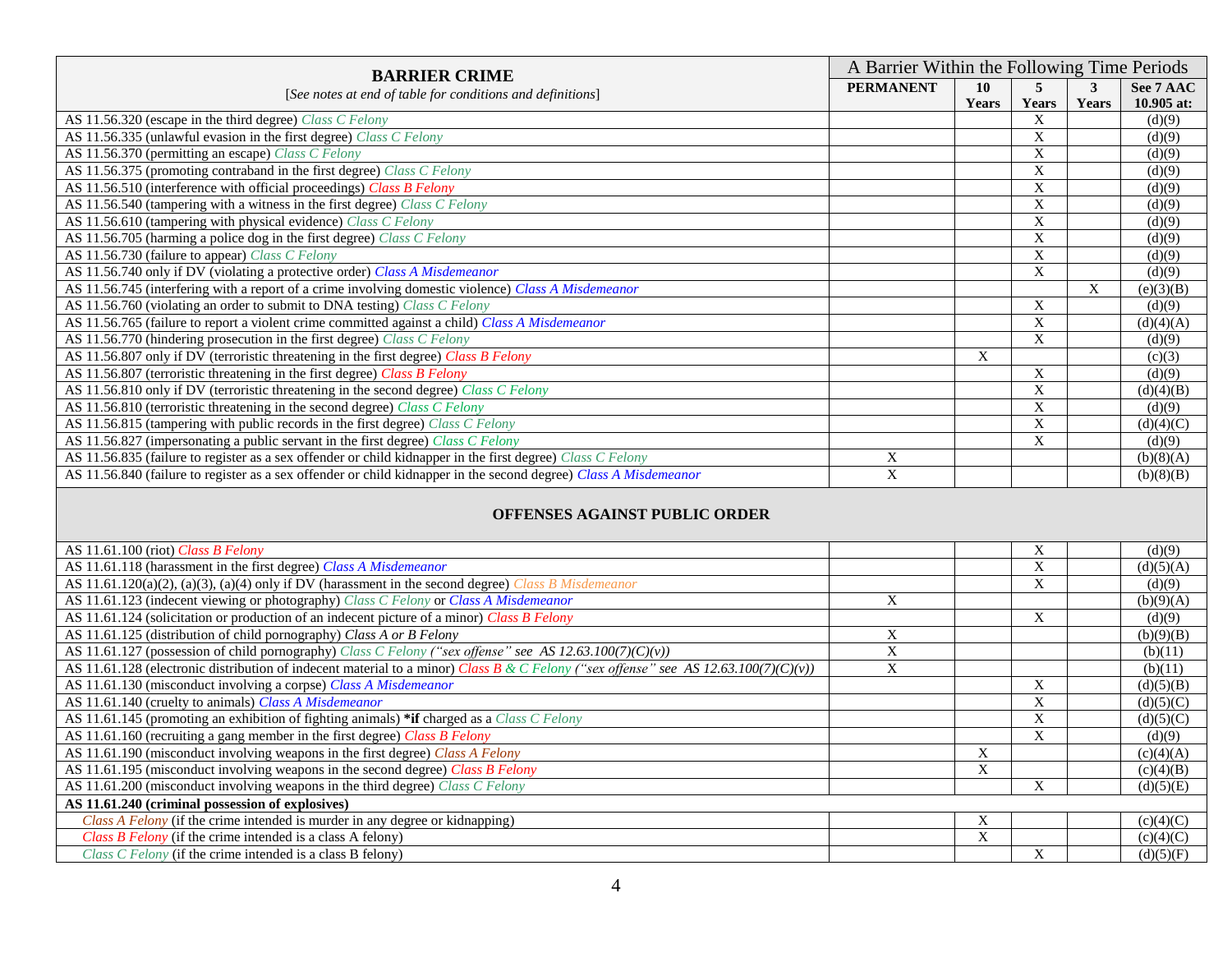| <b>BARRIER CRIME</b>                                                                                                                                                                                                                                                                                |                           | A Barrier Within the Following Time Periods |                |              |             |  |  |
|-----------------------------------------------------------------------------------------------------------------------------------------------------------------------------------------------------------------------------------------------------------------------------------------------------|---------------------------|---------------------------------------------|----------------|--------------|-------------|--|--|
| [See notes at end of table for conditions and definitions]                                                                                                                                                                                                                                          | <b>PERMANENT</b>          | 10                                          | 5              | $\mathbf{3}$ | See 7 AAC   |  |  |
|                                                                                                                                                                                                                                                                                                     |                           | Years                                       | Years          | Years        | 10.905 at:  |  |  |
| Class A Misdemeanor (if the crime intended is a class C felony)                                                                                                                                                                                                                                     |                           |                                             |                | $\mathbf X$  | (e)(4)      |  |  |
| AS 11.61.250 (unlawful furnishing of explosives) Class C Felony                                                                                                                                                                                                                                     |                           |                                             | $\mathbf X$    |              | (d)(5)(G)   |  |  |
| OFFENSES AGAINST PUBLIC HEALTH AND DECENCY                                                                                                                                                                                                                                                          |                           |                                             |                |              |             |  |  |
| AS 11.66.100 (prostitution) Class C Felony                                                                                                                                                                                                                                                          | X                         |                                             |                |              | (b)(11)     |  |  |
| AS 11.66.110 (sex trafficking in the first degree)                                                                                                                                                                                                                                                  |                           |                                             |                |              |             |  |  |
| Unclassified Felony If the person who was induced or caused to engage in prostitution was under 18 years old                                                                                                                                                                                        | X                         |                                             |                |              | (b)(10)(A)  |  |  |
| Class A Felony If the person who was induced or caused to engage in prostitution was 21 years of age or older at the time of the                                                                                                                                                                    |                           |                                             |                |              | $(c)(5)$ OR |  |  |
| BUT NOTE: IF the person induced was under the age of 20, this is a sex crime under $12.63.100(7)(c)(vi)$<br>offense                                                                                                                                                                                 | $\mathbf X$               | $\mathbf X$                                 |                |              | (b)(11)     |  |  |
| AS 11.66.120 (sex trafficking in the second degree) Class B Felony                                                                                                                                                                                                                                  |                           |                                             |                |              |             |  |  |
| If the person who was induced or caused to engage in prostitution was under 16 years of age                                                                                                                                                                                                         | X                         |                                             |                |              | (b)(10)(B)  |  |  |
| If the person who was induced or caused to engage in prostitution was 16 or 17 years of age at the time of the offense                                                                                                                                                                              | X                         |                                             |                |              | (b)(10)(B)  |  |  |
| If the person who was induced or caused to engage in prostitution was 18 years of age or older at the time of the offense                                                                                                                                                                           |                           |                                             | $\mathbf X$    |              | (d)(6)      |  |  |
| AS 11.66.130 (sex trafficking in the third degree) Class C Felony                                                                                                                                                                                                                                   | $\boldsymbol{\mathrm{X}}$ |                                             |                |              | (b)(10)(C)  |  |  |
| AS 11.66.210 (promoting gambling in the first degree) Class C Felony                                                                                                                                                                                                                                |                           |                                             | $\overline{X}$ |              | (d)(9)      |  |  |
| AS 11.66.230 (possession of gambling records in the first degree) Class C Felony                                                                                                                                                                                                                    |                           |                                             | $\mathbf X$    |              | (d)(9)      |  |  |
| <b>CONTROLLED SUBSTANCES</b>                                                                                                                                                                                                                                                                        |                           |                                             |                |              |             |  |  |
| AS 11.71.010 (misconduct involving a controlled substance) Unclassified Felony                                                                                                                                                                                                                      |                           | X                                           |                |              | (c)(6)      |  |  |
| AS 11.71.021 (misconduct involving a controlled substance) Class A Felony                                                                                                                                                                                                                           |                           | $\mathbf X$                                 |                |              | (c)(6)      |  |  |
| AS 11.71.030 (misconduct involving a controlled substance) Class B Felony                                                                                                                                                                                                                           |                           | $\overline{X}$                              |                |              | (c)(6)      |  |  |
| AS 11.71.040 (misconduct involving a controlled substance) Class C Felony charged under (a)(1), (2), (5), (6), (7), (8), or (10)                                                                                                                                                                    |                           |                                             | $\mathbf X$    |              | (c)(7)      |  |  |
| AS 11.71.040 (misconduct involving a controlled substance) Class C Felony charged under (a)(3), (4), (9), or (12)                                                                                                                                                                                   |                           |                                             | $\mathbf X$    |              | (d)(9)      |  |  |
| <b>IMITATION CONTROLLED SUBSTANCES</b>                                                                                                                                                                                                                                                              |                           |                                             |                |              |             |  |  |
| AS 11.73.010 (manufacture or delivery of an imitation controlled substance) Class C Felony                                                                                                                                                                                                          |                           |                                             | X              |              | (d)(8)      |  |  |
| AS 11.73.020 (possession of substance with intent to manufacture) Class C Felony                                                                                                                                                                                                                    |                           |                                             | $\overline{X}$ |              | (d)(8)      |  |  |
| AS 11.73.030 (delivery of an imitation controlled substance to a minor) Class B Felony                                                                                                                                                                                                              |                           | X                                           |                |              | (c)(7)      |  |  |
| AS 11.73.040 (advertisement to promote the delivery of an imitation controlled substance) Class C Felony                                                                                                                                                                                            |                           |                                             | $\mathbf X$    |              | (d)(8)      |  |  |
| SEX OFFENSES UNDER AS 12.63.100<br>Any sex offense defined by AS 12.63.100, including a similar law of another jurisdiction, is a permanent barring condition. Those not previously listed are as follows:<br>AS 26.05.890 (sexual assault) ("sex offense")<br>$\boldsymbol{\mathrm{X}}$<br>(b)(11) |                           |                                             |                |              |             |  |  |
| AS 26.05.893 (prohibited sexual activities with military recruit or trainee by person in position of special trust) ("sex offense")                                                                                                                                                                 | X                         |                                             |                |              | (b)(11)     |  |  |
| AS 26.05.900 (Other sexual misconduct; indecent viewing, visual recording, or broadcasting) Only if, at the time of the offense, the                                                                                                                                                                | $\mathbf X$               |                                             |                |              | (b)(11)     |  |  |

 victim is under a duty to obey the lawful orders of the offender  $\overline{\phantom{a}}$  $\overline{\phantom{a}}$  $\ddot{\phantom{0}}$ AS  $26.05.900$  (a)(1) – (4) if the victim is under 18 years of age at the time of the offense  $X$  (b)(11) AS 26.05.900(b) if the person induced or caused to engage in prostitution was under 20 years of age X (b)(11) AS 26.05.900 (c) if the indecent exposure is before a person under 16 years of age and the offender has previously been convicted (b)(11)  $X$  (b)(11) under AS 11.41.460 or AS 26.05.900(c)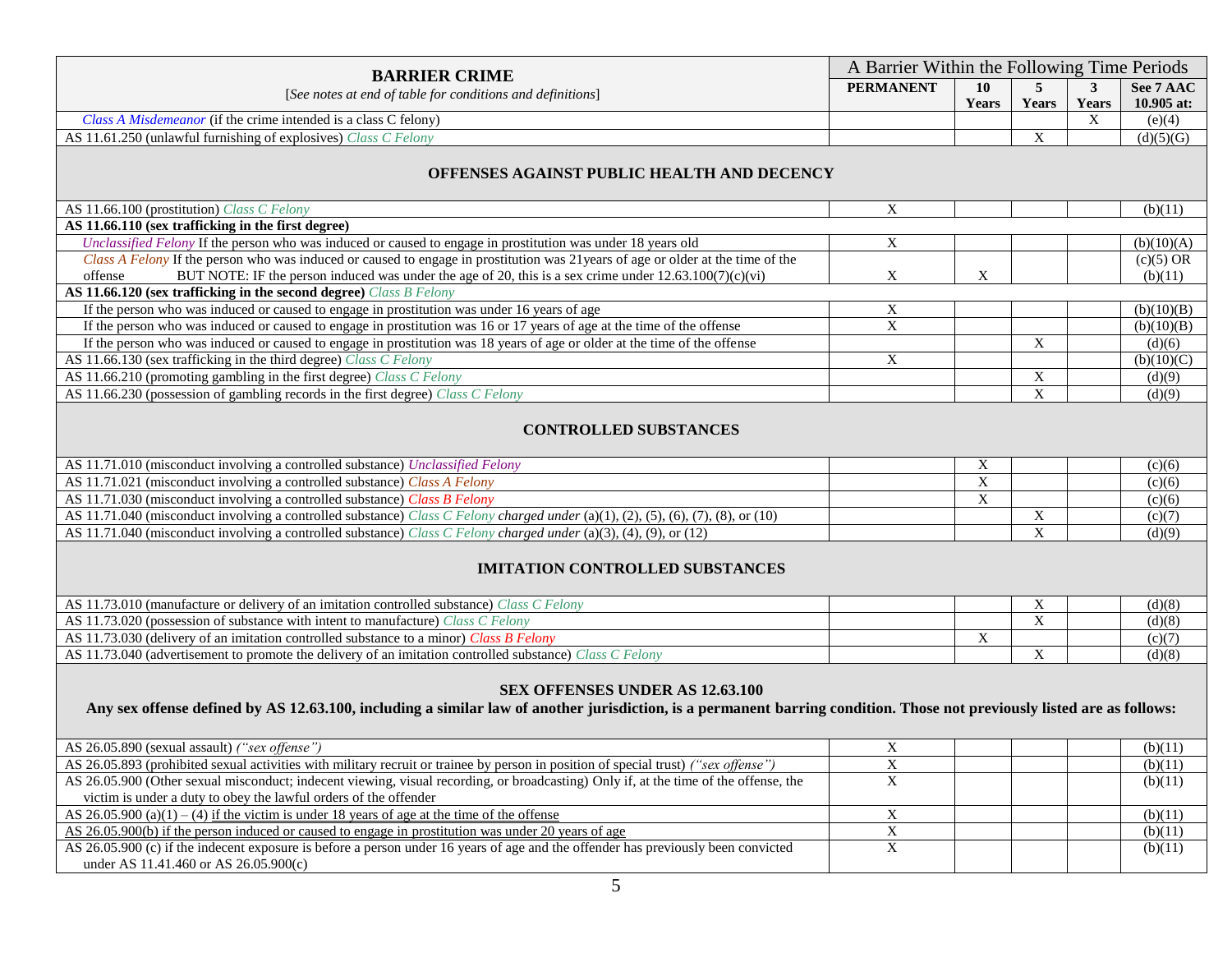| <b>BARRIER CRIME</b><br>[See notes at end of table for conditions and definitions]                                                     | A Barrier Within the Following Time Periods |       |       |       |            |  |  |
|----------------------------------------------------------------------------------------------------------------------------------------|---------------------------------------------|-------|-------|-------|------------|--|--|
|                                                                                                                                        | <b>PERMANENT</b>                            | 10    | 5     | 3     | See 7 AAC  |  |  |
|                                                                                                                                        |                                             | Years | Years | Years | 10.905 at: |  |  |
| AS 26.935(b) if the offender commits child pornography or pandering/prostitution, punishable under 10 U.S.C. 934                       | X                                           |       |       |       | (b)(11)    |  |  |
| Convictions under the following former statutes: AS 11.15.120, AS 11.15.134, AS 11.15.160, AS 11.40.110, AS 11.40.200                  | X                                           |       |       |       | (b)(11)    |  |  |
| <b>OTHER CRIMES AND CONDITIONS</b>                                                                                                     |                                             |       |       |       |            |  |  |
| AS 21.36.360 (fraudulent or criminal insurance acts)                                                                                   |                                             |       |       |       |            |  |  |
| Class B Felony                                                                                                                         |                                             | X     |       |       | (c)(8)     |  |  |
| Class C Felony                                                                                                                         |                                             |       | X     |       | (d)(10)    |  |  |
| AS 28.35.030(n) (operating a vehicle, aircraft or watercraft while intoxicated) Class C Felony                                         |                                             | X     |       |       | (c)(9)     |  |  |
| AS 28.35.032(p) (refusal to submit to chemical test) Class C Felony                                                                    |                                             | X     |       |       | (c)(10)    |  |  |
| AS 28.35.161 (use of electronic devices while driving) If charged as <i>Any Felony, under (f)(2),(3), or (4)</i>                       |                                             |       | X     |       | (d)(9)     |  |  |
| AS 47.05.310/AS 47.05.210 Medical Assistance Fraud                                                                                     |                                             | X     |       |       | (c)(11)    |  |  |
| AS 47.30.815 (limitation of liability; bad faith application a felony [willful initiation of an involuntary civil commitment procedure |                                             |       | X     |       |            |  |  |
| without good cause] Any Felony                                                                                                         |                                             |       |       |       | (d)(11)    |  |  |
| AS 47.10.080 Substantiated OCS findings                                                                                                |                                             | X     |       |       | (f)(3)     |  |  |
| AS 47.10.080 CINA adjudications or temporary custody orders                                                                            |                                             | X     |       |       | (f)(3)     |  |  |
| AS 47.10.080 CINA termination of parental rights (TPR)                                                                                 | X                                           |       |       |       | (f)(3)     |  |  |
| AS 47.32.130 Revoked, Suspended, Denied, or Conditional License                                                                        |                                             | X     |       |       | (f)(4)     |  |  |
| Placement on the following list or registries, or one under a substantially similar law: OIG, NSOPW, ASO/CKR, LEIE, Medical            |                                             | X     |       |       | (f)(2)     |  |  |
| Assistance Excluded Provider List                                                                                                      |                                             |       |       |       |            |  |  |
| Civil finding related to abuse, neglect, exploitation of a child or vulnerable adult under AS 47.10, AS 47.24, AS 47.32, or AS 47.62   |                                             | X     |       |       | (f)(3)     |  |  |

## **IMPORTANT NOTES**

(1) Under 7 AAC 10.905(a), a **barrier crime or condition** is a criminal offense or civil finding that prohibits a provider or an applicant from being approved under 7 AAC 10.990. These standards and prohibitions apply to any individual who seeks to provide services or receive payment from the Dpt. of Health and Social Services (DHSS), or to be associated or to remain associated with a provider that is required to obtain a DHSS background check (and subject to AS 47.05.300-47.05.390 and 7 AAC 10.900-7 AAC 10.990).

 AAC 10.905, or a crime with similar elements in another jurisdiction, or (2) found (by a court or agency) to have been involved in a matter that is These barriers apply to a person who has been (1) charged with or convicted of (or found not guilty by reason of insanity for) any crime listed in 7 inconsistent with the standards for protection of the health, safety, and welfare of recipients in care.

**NOTE:** *If a charge or conviction is for a crime committed in another jurisdiction, an equivalency determination will be made as to whether it is a crime with similar elements from the other jurisdiction. An equivalency determination will be made in a manner that applies not only 7 AAC 10.905 (a)(1) and (a)(2), but considers the intent of applicable statutes and regulations.* 

(2) Under 7 AAC 10.905(d)(9), a **serious offense** includes any felony not specifically listed elsewhere, so any felony not defined as a permanent or 10 year barrier is classified as a 5 year barrier (see AS12.62.900 for definition of a serious offense, all of which are also listed in the matrix).

 (3) Under 7 AAC 10.905(i), a **barrier time** listed begins to run from either: